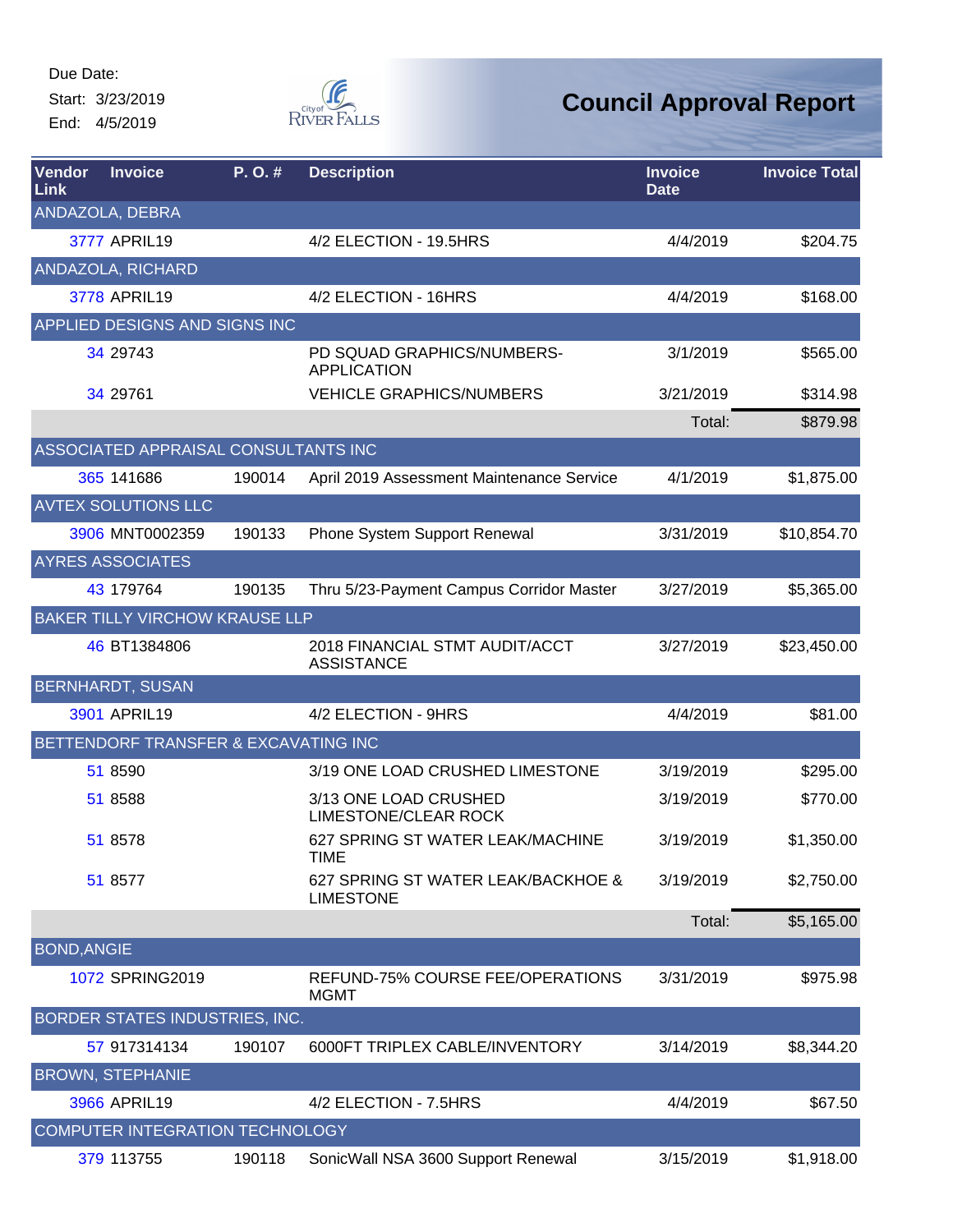Start: 3/23/2019 End: 4/5/2019



| Vendor<br>Link     | <b>Invoice</b>                      | P. O. # | <b>Description</b>                                    | <b>Invoice</b><br><b>Date</b> | <b>Invoice Total</b> |
|--------------------|-------------------------------------|---------|-------------------------------------------------------|-------------------------------|----------------------|
|                    | 379 113785                          | 190119  | VMware VSphere 5 Essentials Plus Kit                  | 3/19/2019                     | \$2,967.36           |
|                    | 379 113839                          |         | 2YR SSL RENEWAL-EXPIRES 3/5/2021                      | 3/22/2019                     | \$150.00             |
|                    | 379 275773                          | 190042  | April2019 Co-Managed Services Agreement               | 4/1/2019                      | \$3,466.25           |
|                    | 379 275544                          | 190030  | April2019 Managed Backup Services                     | 4/1/2019                      | \$785.00             |
|                    |                                     |         |                                                       | Total:                        | \$9,286.61           |
|                    | CORPORATE FLEET SERVICES, INC       |         |                                                       |                               |                      |
|                    | 2786 18143                          | 190009  | <b>APRIL19 POLICE LEASED VEHICLES</b>                 | 4/1/2019                      | \$1,135.14           |
|                    | <b>CREDIT SERVICE INTERNATIONAL</b> |         |                                                       |                               |                      |
|                    | 3843 49088                          |         | PPE 03/24/2019                                        | 3/29/2019                     | \$200.00             |
|                    | DARRELL'S SEPTIC SERVICE INC        |         |                                                       |                               |                      |
|                    | 85 27865                            | 190071  | MARCH19 PORTA POTTY RENTAL FOR<br><b>PARKS</b>        | 3/31/2019                     | \$229.50             |
| <b>DAVID AYERS</b> |                                     |         |                                                       |                               |                      |
|                    | 3671 APRIL19                        |         | 4/2 ELECTION - 10HRS                                  | 4/4/2019                      | \$90.00              |
| DEJA, MARIE        |                                     |         |                                                       |                               |                      |
|                    | 3780 APRIL2019                      |         | 4/2 ELECTION-15HRS                                    | 4/4/2019                      | \$135.00             |
|                    | DELTA DENTAL OF WISCONISN INC       |         |                                                       |                               |                      |
|                    | 2572 1286579 APRIL<br>2019          |         | APRIL 2019 VISION INS                                 | 4/1/2019                      | \$578.49             |
|                    | 2572 1286580 APRIL<br>2019          |         | APRIL 2019 RETIREE VISION INS                         | 4/1/2019                      | \$12.42              |
|                    |                                     |         |                                                       | Total:                        | \$590.91             |
|                    | DORIS A PECHACEK REVOCABLE TRUST    |         |                                                       |                               |                      |
|                    | 3835 RHP-<br><b>PECHACEK</b>        |         | DPECHACEK-MOVING/REPLACEMENT<br><b>HOUSING</b>        | 3/31/2019                     | \$41,535.00          |
|                    | DRECKTRAH, KATHLEEN                 |         |                                                       |                               |                      |
|                    | 3912 APRIL19                        |         | 4/2 ELECTION - 8HRS                                   | 4/4/2019                      | \$72.00              |
| <b>EFTPS</b>       |                                     |         |                                                       |                               |                      |
|                    | 7 49086                             |         | PPE 03/24/2019                                        | 3/29/2019                     | \$78,030.55          |
|                    | <b>EMERGENCY CARE CONSULTANTS</b>   |         |                                                       |                               |                      |
|                    | 3028 2149                           | 190090  | MARCH2019 DR DUREN SVC/PHYSICIAN<br><b>RESOLUTION</b> | 3/31/2019                     | \$1,500.00           |
|                    | <b>EXPRESS PERSONNEL SERVICES</b>   |         |                                                       |                               |                      |
|                    | 109 22038499                        | 190029  | WKEND 3/17 15HRS-JHAYES-COMM INTERN                   | 3/19/2019                     | \$262.80             |
|                    | 109 22038500                        | 190019  | WKEND 3/17 14.5HRS-MILLER/WALTERS<br><b>TEMP HELP</b> | 3/19/2019                     | \$270.47             |
|                    | 109 22069356                        | 190021  | WKEND 3/24 9HRS-TRIXMANN TEMP WATER                   | 3/26/2019                     | \$170.82             |
|                    | 109 22069353                        | 190029  | WKEND 3/24 19HRS JHAYES-COMM INTERN                   | 3/26/2019                     | \$332.88             |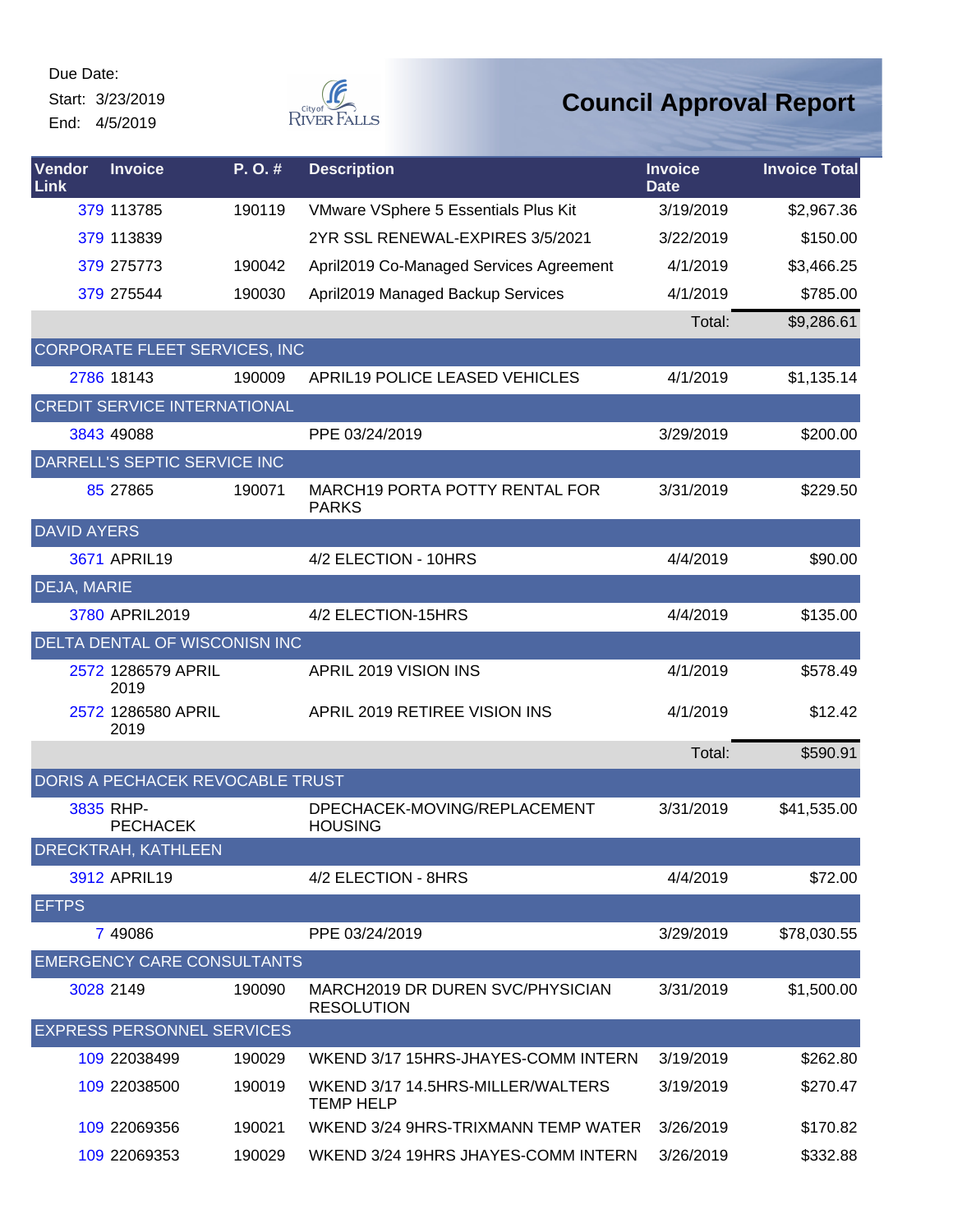Start: 3/23/2019 End: 4/5/2019



| <b>Vendor</b><br>Link | <b>Invoice</b>                       | P. O. # | <b>Description</b>                                     | <b>Invoice</b><br><b>Date</b> | <b>Invoice Total</b> |
|-----------------------|--------------------------------------|---------|--------------------------------------------------------|-------------------------------|----------------------|
|                       | 109 22069355                         | 190019  | WKEND 3/24 10.5HRS-MILLER/WALTERS<br><b>PARK TEMPS</b> | 3/26/2019                     | \$197.47             |
|                       | 109 22101439                         | 190021  | WKEND 3/31-46HRS TRIXMANN WATER<br><b>TEMP</b>         | 3/31/2019                     | \$930.08             |
|                       | 109 22101438                         | 190019  | WKEND 3/31-21HRS JMILLER-PARK TEMP                     | 3/31/2019                     | \$398.58             |
|                       | 109 22101437                         | 190029  | WKEND 3/31 15HRS JHAYES-COMM INTERN                    | 4/2/2019                      | \$262.80             |
|                       |                                      |         |                                                        | Total:                        | \$2,825.90           |
|                       | <b>FALKOWSKI, DERRICK</b>            |         |                                                        |                               |                      |
|                       | 3911 APRIL19                         |         | 4/2 ELECTION - 27.25HRS                                | 4/4/2019                      | \$286.13             |
|                       | FBI NATIONAL ACADEMY ASSOCIATION     |         |                                                        |                               |                      |
|                       | 626 2019 YOUNG                       |         | <b>GORDON YOUNG/ANNUAL TRAINING</b><br>5/29/19         | 4/1/2019                      | \$85.00              |
|                       | FIRST NATIONAL BANK - RF SECTION 125 |         |                                                        |                               |                      |
|                       | 6 49085                              |         | PPE 03/24/2019                                         | 3/29/2019                     | \$4,109.27           |
| <b>GRAF, LINNET M</b> |                                      |         |                                                        |                               |                      |
|                       | 3965 APRIL19                         |         | 4/2 ELECTION - 7HRS                                    | 4/4/2019                      | \$63.00              |
|                       | <b>HEALTH PARTNERS</b>               |         |                                                        |                               |                      |
|                       | 356 88249201 APRIL<br>2019           |         | APRIL 2019 HEALTH/DENTAL INSURANCE                     | 4/1/2019                      | \$176,879.04         |
| <b>HIEB, BRIDGET</b>  |                                      |         |                                                        |                               |                      |
|                       | 960 040719                           |         | 04/07/19 DALLAS TRAVEL PER DIEM                        | 4/1/2019                      | \$234.12             |
|                       | <b>HJERSJO, CATHLEEN</b>             |         |                                                        |                               |                      |
|                       | 3845 APRIL19                         |         | 4/2 ELECTION - 16.5HRS                                 | 4/4/2019                      | \$173.25             |
|                       | HJERSJO, DOUGLAS                     |         |                                                        |                               |                      |
|                       | 3846 APRIL19                         |         | 4/2 ELECTION - 7.5HRS                                  | 4/4/2019                      | \$67.50              |
| <b>HODGSON, SUSAN</b> |                                      |         |                                                        |                               |                      |
|                       | 3832 APRIL19                         |         | 4/2 ELECTION - 16.75HRS                                | 4/4/2019                      | \$175.88             |
|                       | HUDSON FORD MERCURY LLC              |         |                                                        |                               |                      |
|                       | 144 2019FORDCAB 190124               |         | 2019 NEW FORD F250 PICKUP                              | 4/1/2019                      | \$29,500.00          |
|                       | <b>HUEBSCH LAUNDRY COMPANY</b>       |         |                                                        |                               |                      |
|                       | 146 4253889                          | 190035  | 3/20 HUEBSCH PW UNIFORMS                               | 3/20/2019                     | \$325.96             |
|                       | 146 4255088                          | 190011  | 3/20 HUEBSCH ELECTRIC UNIFORM                          | 3/20/2019                     | \$250.59             |
|                       | 146 4255089                          | 190016  | 3/20 HUEBSCH WATER UNIFORMS                            | 3/20/2019                     | \$91.74              |
|                       | 146 4255090                          | 190035  | 3/20 HUEBSCH PW UNIFORMS                               | 3/20/2019                     | \$121.04             |
|                       | 146 4255091                          | 190017  | 3/20 HUEBSCH WWTP UNIFORMS                             | 3/20/2019                     | \$44.74              |
|                       | 146 4259913                          | 190044  | 3/27 LINEN/BRUSHMAT SVC                                | 3/27/2019                     | \$42.81              |
|                       | 146 4259919                          | 190018  | 3/27 CITY HALL BRUSHMAT SERVICE                        | 3/27/2019                     | \$56.92              |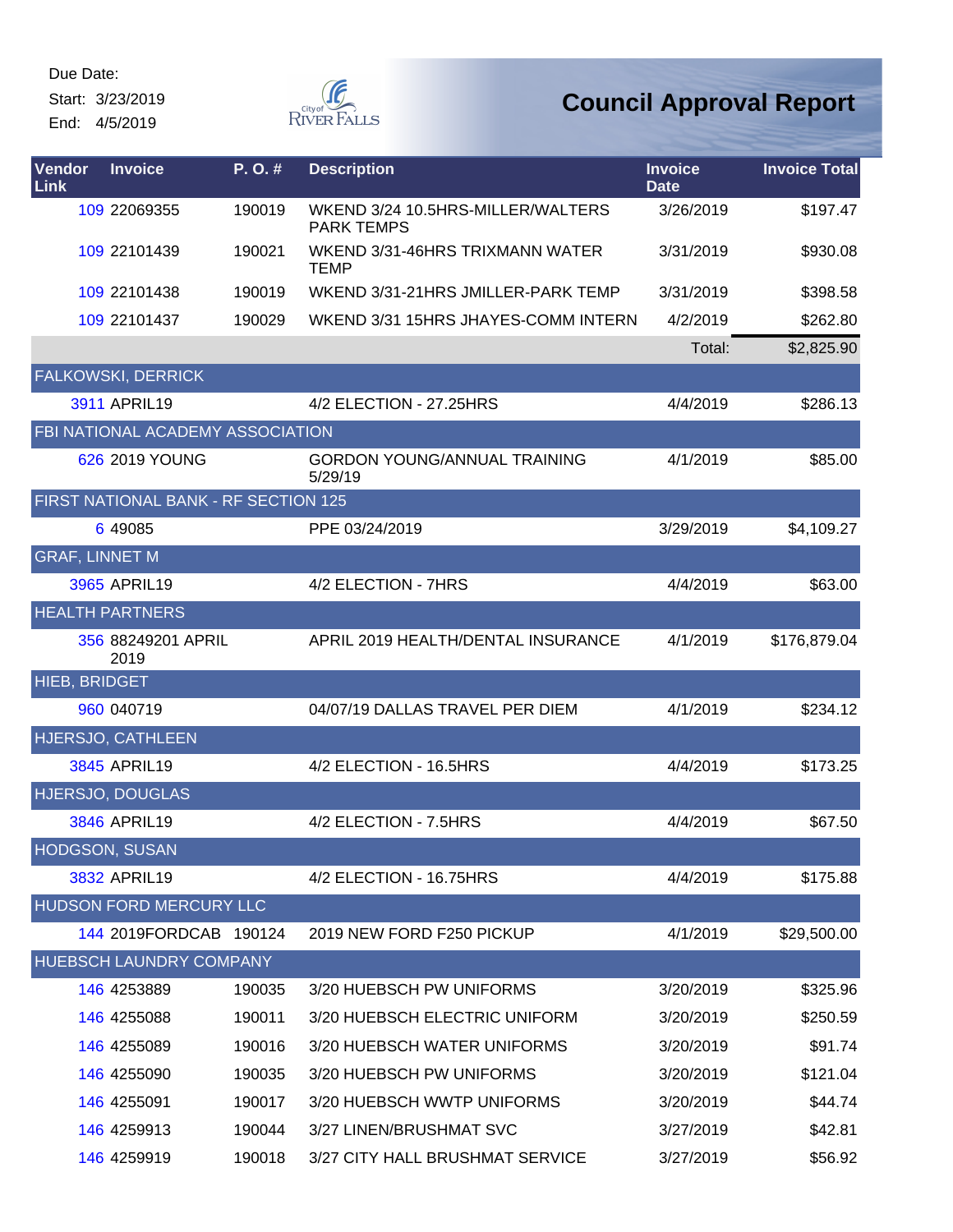Start: 3/23/2019 End: 4/5/2019



| Vendor<br>Link         | <b>Invoice</b>                  | P.O.#                                   | <b>Description</b>                            | <b>Invoice</b><br><b>Date</b> | <b>Invoice Total</b> |
|------------------------|---------------------------------|-----------------------------------------|-----------------------------------------------|-------------------------------|----------------------|
|                        | 146 4259206                     | 190011                                  | 3/27 HUEBSCH ELECTRIC UNIFORM                 | 3/27/2019                     | \$250.59             |
|                        | 146 4259207                     | 190016                                  | 3/27 HUEBSCH WATER UNIFORMS                   | 3/27/2019                     | \$40.28              |
|                        | 146 4259208                     | 190035                                  | 3/27 HUEBSCH PW UNIFORMS                      | 3/27/2019                     | \$350.24             |
|                        | 146 4259209                     | 190017                                  | 3/27 HUEBSCH WWTP UNIFORMS                    | 3/27/2019                     | \$44.74              |
|                        | 146 4259905                     | 190047                                  | 3/27 PD BRUSHMAT SVC                          | 3/27/2019                     | \$55.59              |
|                        | 146 4259921                     | 190072                                  | 3/27 WWTP RUG SERVICE                         | 3/27/2019                     | \$93.44              |
|                        |                                 |                                         |                                               | Total:                        | \$1,768.68           |
|                        |                                 |                                         | INTERNATIONAL CITY MGMT ASSOC RETIREMENT CORP |                               |                      |
|                        | 1 49080                         |                                         | PPE 03/24/2019                                | 3/29/2019                     | \$17,645.68          |
|                        | 1 49081                         |                                         | PPE 03/24/2019                                | 3/29/2019                     | \$547.43             |
|                        |                                 |                                         |                                               | Total:                        | \$18,193.11          |
|                        | <b>ITL PATCH COMPANY INC</b>    |                                         |                                               |                               |                      |
|                        | 1744 50398                      |                                         | <b>EMBROIDER SHOULDER EMBLEMS</b>             | 3/25/2019                     | \$233.50             |
|                        | <b>JAMES NORDGREN</b>           |                                         |                                               |                               |                      |
|                        | <b>2044 APRIL19</b>             |                                         | 4/2 ELECTION - 8.25HRS                        | 4/4/2019                      | \$74.25              |
|                        | JOHNSON, NADINE                 |                                         |                                               |                               |                      |
|                        | 3856 APRIL19                    |                                         | 4/2 ELECTION - 16HRS                          | 4/4/2019                      | \$144.00             |
| <b>KELLER, KRISTIN</b> |                                 |                                         |                                               |                               |                      |
|                        | 3917 APRIL19                    |                                         | 4/2 ELECTION - 6.75HRS                        | 4/4/2019                      | \$60.75              |
| KOLPIN, BARBARA        |                                 |                                         |                                               |                               |                      |
|                        | 3773 APRIL19                    |                                         | 4/2 ELECTION-16.5 HOURS                       | 4/4/2019                      | \$148.50             |
| LA RUE, PATRICIA       |                                 |                                         |                                               |                               |                      |
|                        | <b>1839 APRIL19</b>             |                                         | 4/2 ELECTION-16 HRS                           | 4/4/2019                      | \$144.00             |
| LANGFORD, JOHN         |                                 |                                         |                                               |                               |                      |
|                        | 3771 APRIL19                    |                                         | 4/2 ELECTION - 15.75HRS                       | 4/4/2019                      | \$141.75             |
| LARSON, VIRGINIA       |                                 |                                         |                                               |                               |                      |
|                        | 3830 APRIL19                    |                                         | 4/2 ELECTION - 15.25HRS                       | 4/4/2019                      | \$137.25             |
| LEICHTLE, KURT         |                                 |                                         |                                               |                               |                      |
|                        | <b>507 APRIL19</b>              |                                         | 4/2 ELECTION - 7.75HRS                        | 4/4/2019                      | \$69.75              |
|                        |                                 | LINCOLN NATIONAL LIFE INSURANCE COMPANY |                                               |                               |                      |
|                        | 3066 3855597936<br><b>APRIL</b> |                                         | APRIL 2019 LIFE/AD&D/LTD                      | 4/1/2019                      | \$4,724.73           |
|                        | 3066 3855599140<br><b>APRIL</b> |                                         | APIRL 2019 AD&D/VOL LIFE                      | 4/1/2019                      | \$253.68             |
|                        |                                 |                                         |                                               | Total:                        | \$4,978.41           |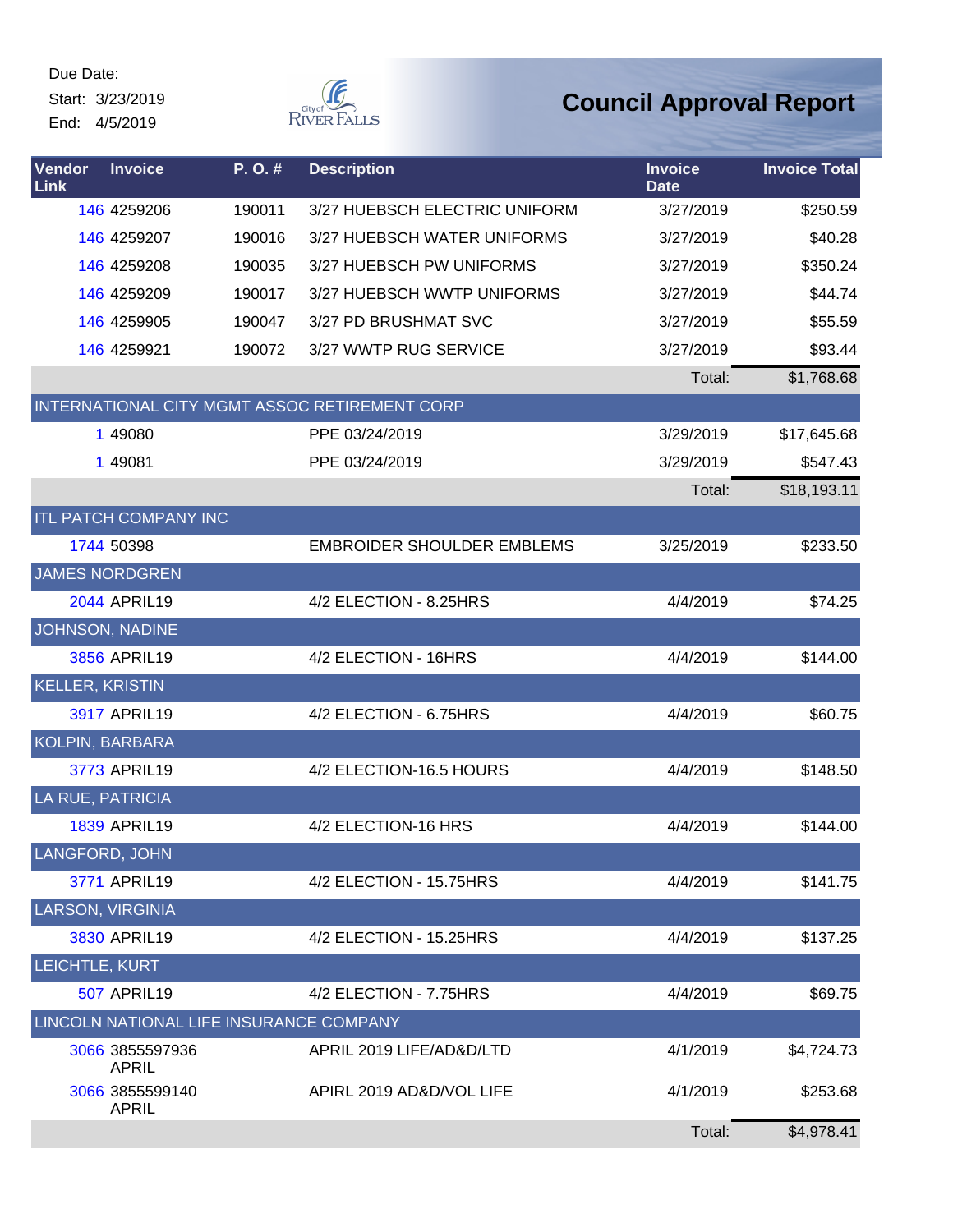Start: 3/23/2019 End: 4/5/2019



| Vendor<br>Link     | <b>Invoice</b>              | P.O.#                        | <b>Description</b>                               | <b>Invoice</b><br><b>Date</b> | <b>Invoice Total</b> |
|--------------------|-----------------------------|------------------------------|--------------------------------------------------|-------------------------------|----------------------|
|                    | LOFGREN DUCKLOW, VIRGINIA L |                              |                                                  |                               |                      |
|                    | 3958 APRIL19                |                              | 4/2 ELECTION - 14.75HRS                          | 4/4/2019                      | \$132.75             |
| LUCERO, BUDDY      |                             |                              |                                                  |                               |                      |
|                    | 861 041219                  |                              | 4/12/19 SAN FRANCISCO TRAVEL PER DIEM            | 4/2/2019                      | \$368.24             |
|                    | MENOMONIE PUBLIC LIBRARY    |                              |                                                  |                               |                      |
|                    | 2094 753935                 |                              | REFUND-LOST BOOK/FODORS MAUI                     | 3/18/2019                     | \$19.99              |
| MILLER, AUDREY     |                             |                              |                                                  |                               |                      |
|                    | 3956 APRIL19                |                              | 4/2 ELECTION - 7.75 HRS                          | 4/4/2019                      | \$69.75              |
| MILLER, GRETA L    |                             |                              |                                                  |                               |                      |
|                    | 3967 APRIL19                |                              | 4/2 ELECTION - 4HRS                              | 4/4/2019                      | \$36.00              |
| MOODY, DEBRA       |                             |                              |                                                  |                               |                      |
|                    | 1566 031819                 |                              | 3/18 SUN PRAIRIE TRAVEL PER DIEM                 | 3/18/2019                     | \$92.50              |
|                    | <b>MY RECEPTIONIST INC</b>  |                              |                                                  |                               |                      |
|                    | 192 S022030403              | 190023                       | MARCH19-RFMU AFTER HOURS PHONE<br><b>SERVICE</b> | 3/31/2019                     | \$265.05             |
|                    |                             | NATIONAL RESEARCH CENTER INC |                                                  |                               |                      |
|                    | 1668 7185                   | 190128                       | National Citizens Survey 2019                    | 3/20/2019                     | \$9,975.00           |
| NELSON, LANAE      |                             |                              |                                                  |                               |                      |
|                    | 3209 041519                 |                              | 04/15/19 MADISON TRAVEL PER DIEM                 | 4/4/2019                      | \$92.50              |
|                    | NICCUM, JACQUELINE          |                              |                                                  |                               |                      |
|                    | 3824 APRIL19                |                              | 4/2 ELECTION - 8 HRS                             | 4/4/2019                      | \$72.00              |
|                    | OFFICE ENTERPRISES INC      |                              |                                                  |                               |                      |
|                    | 202 436487                  |                              | INK CARTRIDGE/TIGHT SEAL                         | 2/14/2019                     | \$159.19             |
| O'GRADY, JODY      |                             |                              |                                                  |                               |                      |
|                    | 3844 APRIL19                |                              | 4/2 ELECTION - 8HRS                              | 4/4/2019                      | \$72.00              |
| <b>OLSON, MARK</b> |                             |                              |                                                  |                               |                      |
|                    | 3827 APRIL19                |                              | 4/2 ELECTION - 8 HRS                             | 4/4/2019                      | \$72.00              |
|                    | ONE TIME PAY VENDOR         |                              |                                                  |                               |                      |
|                    | 9999 BRUCKMOSER             |                              | MBRUCKMOSER-VIOLATION WI0710200                  | 3/31/2019                     | \$88.00              |
|                    | 9999 BWATTS                 |                              | REFUND-HOFFMAN PARK SHELTER                      | 3/31/2019                     | \$45.00              |
|                    | 9999 TWISTE                 |                              | <b>MEMORIAL-IN HONOR/THELMA L WISTE</b>          | 3/31/2019                     | \$50.00              |
|                    |                             |                              |                                                  | Total:                        | \$183.00             |
|                    | <b>OVERVIG, SHIRLEY</b>     |                              |                                                  |                               |                      |
|                    | 3848 APRIL19                |                              | 4/2 ELECTION - 8.25HRS                           | 4/4/2019                      | \$74.25              |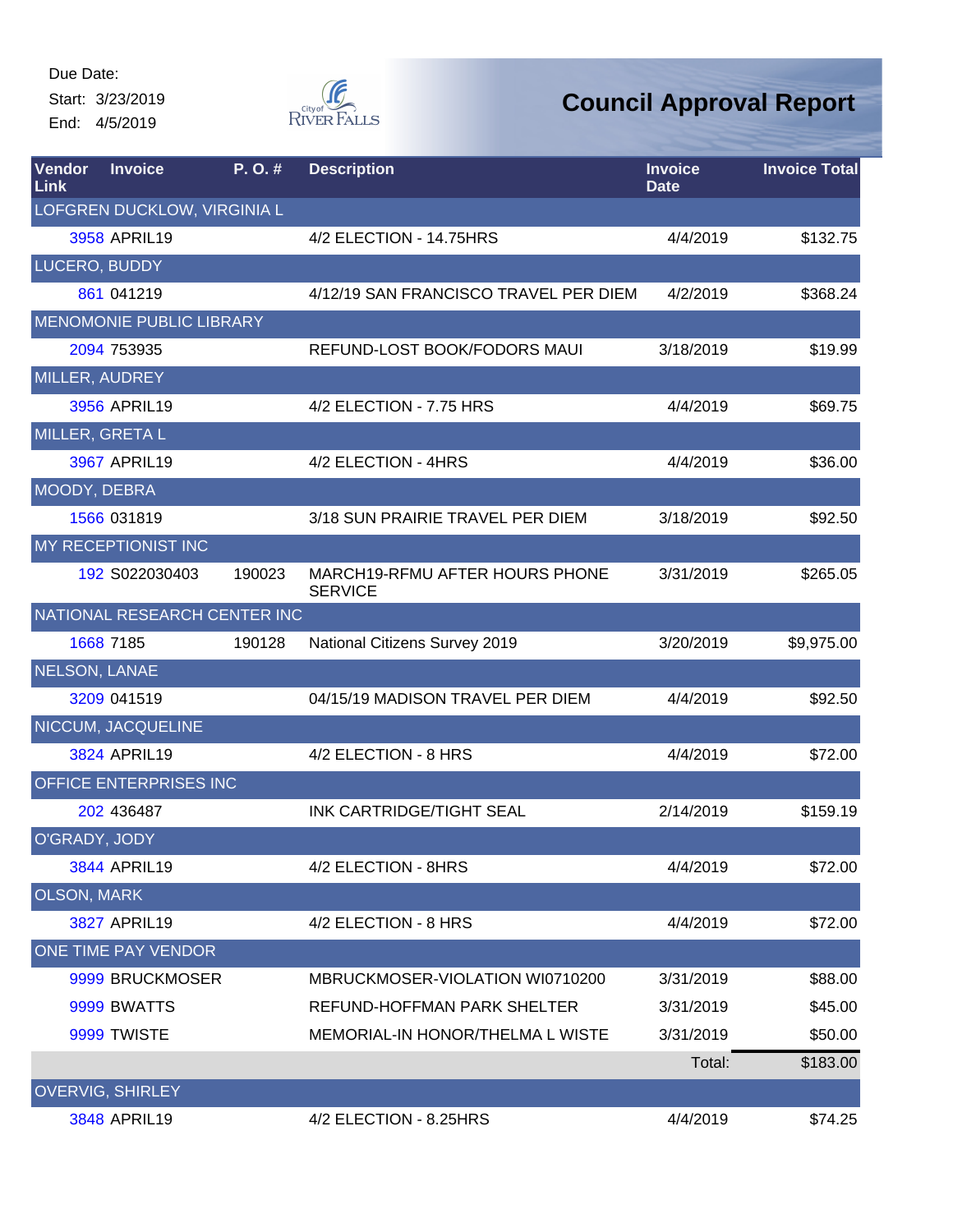Start: 3/23/2019 End: 4/5/2019



| Vendor<br>Link       | <b>Invoice</b>              | P.O.#                              | <b>Description</b>                               | <b>Invoice</b><br><b>Date</b> | <b>Invoice Total</b> |
|----------------------|-----------------------------|------------------------------------|--------------------------------------------------|-------------------------------|----------------------|
|                      |                             | <b>PAYMENT SERVICE NETWORK INC</b> |                                                  |                               |                      |
|                      | 206 191660                  | 190024                             | MARCH19 RFMU PAYMENT PROCESSING<br><b>SVC</b>    | 3/31/2019                     | \$860.50             |
| <b>PAYPAL</b>        |                             |                                    |                                                  |                               |                      |
|                      | 639 82991101                |                                    | APRIL19 PARK AND REC FEE                         | 4/1/2019                      | \$30.00              |
|                      | <b>PELION BENEFITS</b>      |                                    |                                                  |                               |                      |
|                      | 5 49084                     |                                    | PPE 03/24/2019                                   | 3/29/2019                     | \$794.56             |
|                      | PERSICO, JULIA M            |                                    |                                                  |                               |                      |
|                      | 3959 APRIL19                |                                    | 4/2 ELECTION - 7.5HRS                            | 4/4/2019                      | \$67.50              |
|                      | PESHECK, SUSAN              |                                    |                                                  |                               |                      |
|                      | 3770 APRIL19                |                                    | 4/2 ELECTION - 8HRS                              | 4/4/2019                      | \$72.00              |
|                      |                             | PIERCE COUNTY HIGHWAY DEPT         |                                                  |                               |                      |
|                      | 453 190226                  |                                    | THRU 2/23 SALT/SAND MATERIAL                     | 3/31/2019                     | \$781.66             |
|                      | PIERCE COUNTY TREASURER     |                                    |                                                  |                               |                      |
|                      | 210 MARCH 2019              |                                    | MARCH 2019 JAIL DWI INTERLOCK                    | 3/29/2019                     | \$1,239.88           |
|                      | PLUNKETT, BENJAMIN J        |                                    |                                                  |                               |                      |
|                      | 3968 APRIL19                |                                    | 4/2 ELECTION - 7.5HRS                            | 4/4/2019                      | \$67.50              |
|                      | RAUSCH, KATHRYN             |                                    |                                                  |                               |                      |
|                      | 3774 APRIL19                |                                    | 4/2 ELECTION - 14.5HRS                           | 4/4/2019                      | \$152.25             |
|                      | <b>RIVER FALLS ROTARY</b>   |                                    |                                                  |                               |                      |
|                      | 458 2913                    |                                    | 2ND QTR 2019 DUES                                | 4/1/2019                      | \$115.00             |
|                      | 458 2948                    |                                    | 2019 2ND QTR DUES-GYOUNG                         | 4/1/2019                      | \$115.00             |
|                      |                             |                                    |                                                  | Total:                        | \$230.00             |
|                      |                             | RIVER FALLS SENIOR CITIZENS        |                                                  |                               |                      |
|                      | <b>438 APRIL19</b>          |                                    | APRIL 2019 SENIOR CENTER                         | 4/1/2019                      | \$500.00             |
|                      |                             | RIVER FALLS VETERINARY HOSPITAL    |                                                  |                               |                      |
|                      | 2810 21383                  |                                    | RF2019-435/BLACK LAB RETRIEVER-<br><b>RABIES</b> | 3/27/2019                     | \$100.00             |
|                      | <b>ROBYN MATHEWS-LINGEN</b> |                                    |                                                  |                               |                      |
|                      | 2586 6230                   |                                    | JAN19 RF NEWSLETTER                              | 3/19/2019                     | \$992.00             |
| <b>ROOF TECH INC</b> |                             |                                    |                                                  |                               |                      |
|                      | 785 17429                   | 190100                             | 2815 Prairie Dr- Leak/Repairs                    | 3/29/2019                     | \$826.00             |
| ROSS, LINDA M        |                             |                                    |                                                  |                               |                      |
|                      | 3963 APRIL19                |                                    | 4/2 ELECTION - 9HRS                              | 4/4/2019                      | \$81.00              |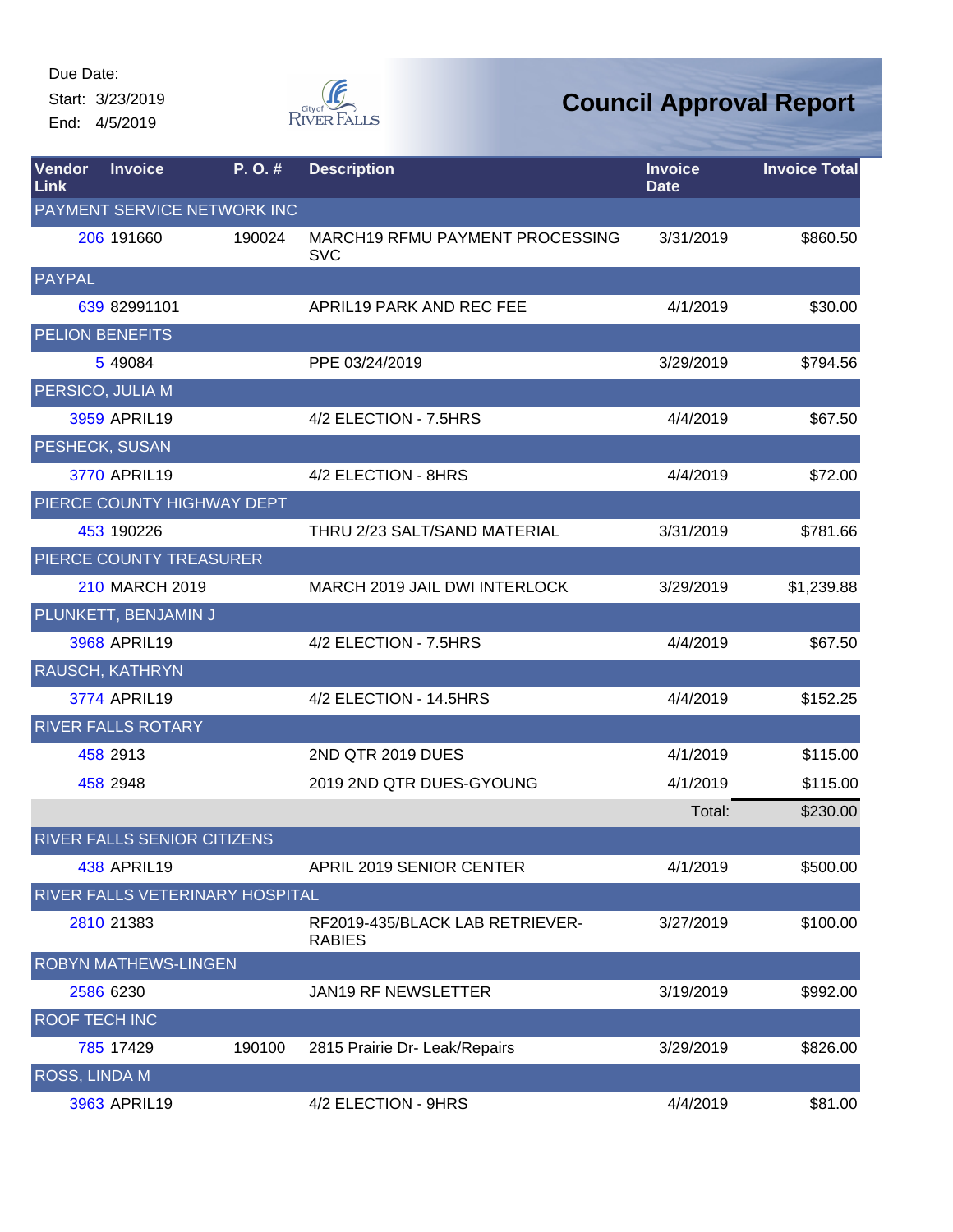Due Date: Start: 3/23/2019 End: 4/5/2019



| Vendor<br><b>Link</b> | <b>Invoice</b>                         | P.O.#  | <b>Description</b>                                 | <b>Invoice</b><br><b>Date</b> | <b>Invoice Total</b> |
|-----------------------|----------------------------------------|--------|----------------------------------------------------|-------------------------------|----------------------|
|                       | <b>SALMONSSON, SALLY</b>               |        |                                                    |                               |                      |
|                       | 3854 APRIL19                           |        | 4/2 ELECTION - 7.25HRS                             | 4/4/2019                      | \$65.25              |
| <b>SARA E CHURCH</b>  |                                        |        |                                                    |                               |                      |
|                       | 2391 APRIL19                           |        | 4/2 ELECTION - 16HRS                               | 4/4/2019                      | \$144.00             |
|                       | <b>SCHMITT, CHERYL</b>                 |        |                                                    |                               |                      |
|                       | 3908 APRIL19                           |        | 4/2 ELECTION - 21.25HRS                            | 4/4/2019                      | \$223.13             |
| <b>SCHMITT, MARK</b>  |                                        |        |                                                    |                               |                      |
|                       | 3909 APRIL19                           |        | 4/2 ELECTION - 19HRS                               | 4/4/2019                      | \$171.00             |
|                       | SHEPHERD, BEVERLY                      |        |                                                    |                               |                      |
|                       | 3847 APRIL19                           |        | 4/2 ELECTION - 7.5HRS                              | 4/4/2019                      | \$67.50              |
| SHERRILL, DALE        |                                        |        |                                                    |                               |                      |
|                       | 3960 APRIL19                           |        | 4/2 ELECTION - 9.25HRS                             | 4/4/2019                      | \$83.25              |
|                       | SHRED-IT US HOLDCO, INC                |        |                                                    |                               |                      |
|                       | 2439 8126909898                        | 190060 | MARCH2019 SHREDDING SERVICES                       | 3/22/2019                     | \$94.86              |
| <b>SMITH, LUCILLE</b> |                                        |        |                                                    |                               |                      |
|                       | 3962 APRIL19                           |        | 4/2 ELECTION - 9HRS                                | 4/4/2019                      | \$81.00              |
|                       | ST CROIX COUNTY REGISTER OF DEEDS      |        |                                                    |                               |                      |
|                       | 935 4482275                            |        | 2/7 & 3/1 RECORDING FEES                           | 3/31/2019                     | \$60.00              |
|                       | <b>ST CROIX COUNTY TREASURER</b>       |        |                                                    |                               |                      |
|                       | 252 MARCH 2019                         |        | MARCH 2019 JAIL DWI INTERLOCK                      | 3/29/2019                     | \$498.83             |
|                       | <b>ST CROIX VALLEY NATURAL GAS CO</b>  |        |                                                    |                               |                      |
|                       | 255 FEB19                              |        | FEB 2019 NATURAL GAS BILL                          | 2/28/2019                     | \$11,261.84          |
|                       | ST CROIX VALLEY SART INC               |        |                                                    |                               |                      |
|                       | 256 1092                               |        | 3/16 FORENSIC NURSE SVC FEE                        | 3/20/2019                     | \$200.00             |
| <b>STATE OF WI</b>    |                                        |        |                                                    |                               |                      |
|                       | 259 MARCH 2019                         |        | MARCH 2019 PENALTY ASSESMENT                       | 3/29/2019                     | \$4,537.16           |
|                       |                                        |        | STATE OF WI DEPT OF EMPLOYEE TRUST FUNDS           |                               |                      |
|                       | 11 49087                               |        | PPE 03/24/2019                                     | 3/29/2019                     | \$136,900.77         |
|                       | <b>STATE OF WISCONSIN</b>              |        |                                                    |                               |                      |
|                       | 2525 JDAVIS                            |        | JIMMY DAVIS/PIERCE CTY ENERGY<br><b>ASSISTANCE</b> | 3/31/2019                     | \$50.56              |
|                       |                                        |        | STATEWIDE ENERGY EFFICIENCY & RENEWABLES ADMIN INC |                               |                      |
|                       | 243 FEB19                              |        | FEB19 CTC ENERGY EFFICIENCY FUNDS                  | 3/21/2019                     | \$4,139.23           |
|                       | <b>STEINER PLUMBING &amp; ELECTRIC</b> |        |                                                    |                               |                      |
|                       | 262 58494                              |        | 627 SPRING/WATER LEAK IN BASEMENT                  | 3/5/2019                      | \$692.85             |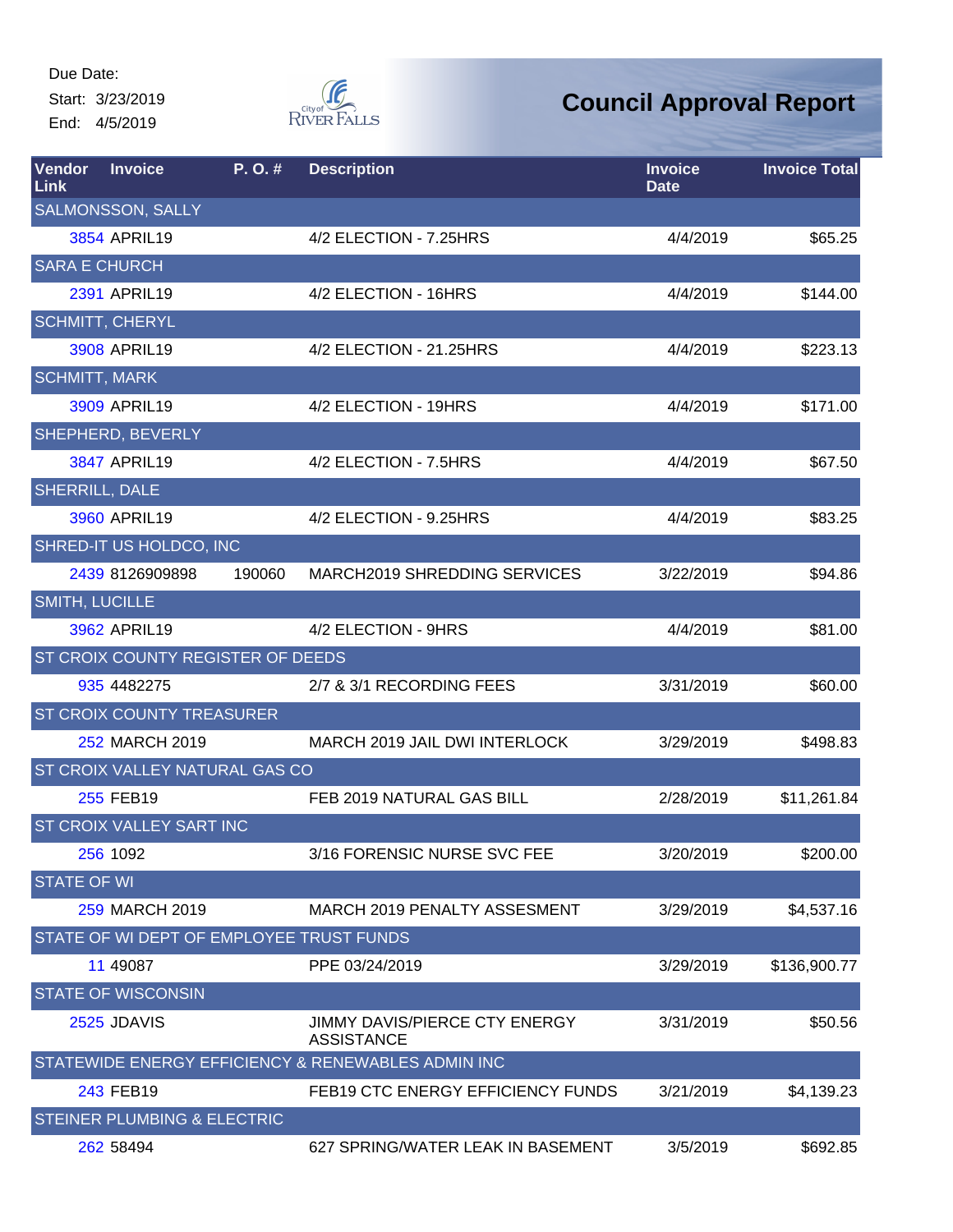Start: 3/23/2019 End: 4/5/2019



| Vendor<br><b>Link</b>         | <b>Invoice</b>                | P.O.#  | <b>Description</b>                                   | <b>Invoice</b><br><b>Date</b> | <b>Invoice Total</b> |  |  |  |
|-------------------------------|-------------------------------|--------|------------------------------------------------------|-------------------------------|----------------------|--|--|--|
| STUART C IRBY TOOL AND SAFETY |                               |        |                                                      |                               |                      |  |  |  |
|                               | 156 S011268579.00 190108      |        | SECONDARY ENCL PEDESTAL/INVENTORY                    | 3/21/2019                     | \$1,380.60           |  |  |  |
|                               | 156 S011268607.00 190109<br>1 |        | TAP CONN/COMP SPLICE/CLAMPS-<br><b>INV&amp;MINOR</b> | 3/21/2019                     | \$1,627.90           |  |  |  |
|                               |                               |        |                                                      | Total:                        | \$3,008.50           |  |  |  |
|                               | TERMAAT, MARTHA J             |        |                                                      |                               |                      |  |  |  |
|                               | 3969 APRIL19                  |        | 4/2 ELECTION - 8HRS                                  | 4/5/2019                      | \$72.00              |  |  |  |
|                               | <b>TOKHEIM WENDY</b>          |        |                                                      |                               |                      |  |  |  |
|                               | 2281 041519                   |        | 04/15/19 MADISON TRAVEL PER DIEM                     | 4/4/2019                      | \$92.50              |  |  |  |
|                               | <b>TOMASZEWSKI, FERN</b>      |        |                                                      |                               |                      |  |  |  |
|                               | 3853 APRIL19                  |        | 4/2 ELECTION - 8.75HRS                               | 4/4/2019                      | \$78.75              |  |  |  |
|                               | <b>TOMLINSON, ERIN</b>        |        |                                                      |                               |                      |  |  |  |
|                               | <b>1382 APRIL19</b>           |        | 4/2 ELECTION - 8HRS                                  | 4/4/2019                      | \$72.00              |  |  |  |
|                               | <b>TOMLINSON, MARK</b>        |        |                                                      |                               |                      |  |  |  |
|                               | 3910 APRIL19                  |        | 4/2 ELECTION - 8HRS                                  | 4/4/2019                      | \$72.00              |  |  |  |
| TRACY, JODI L                 |                               |        |                                                      |                               |                      |  |  |  |
|                               | 3902 APRIL19                  |        | 4/2 ELECTION - 17HRS                                 | 4/4/2019                      | \$153.00             |  |  |  |
|                               | <b>TRAYNOR HELEN</b>          |        |                                                      |                               |                      |  |  |  |
|                               | 3849 APRIL19                  |        | 4/2 ELECTION - 9HRS                                  | 4/4/2019                      | \$81.00              |  |  |  |
|                               | TRC ENVIRONMENTAL CORPORATION |        |                                                      |                               |                      |  |  |  |
|                               | 1405 349372                   | 190116 | THRU MARCH19-YR2 HYDRO RELICENSING                   | 3/19/2019                     | \$8,467.05           |  |  |  |
|                               | US BANK NATIONAL ASSOC        |        |                                                      |                               |                      |  |  |  |
|                               | 284 1357990-2018A             |        | 2018A GO PARK BONDS DEBT PYMT                        | 2/14/2019                     | \$258,493.83         |  |  |  |
|                               | 284 1357990-2018B             |        | 2018B ELECT REV BOND DEBT PYMT                       | 2/14/2019                     | \$258,289.72         |  |  |  |
|                               | 284 5314827                   |        | GO REFUNDING BONDS 2012A-3/1/19-<br>2/29/2020 FEE    | 3/25/2019                     | \$500.00             |  |  |  |
|                               |                               |        |                                                      | Total:                        | \$517,283.55         |  |  |  |
|                               | USIC LOCATING SERVICES LLC    |        |                                                      |                               |                      |  |  |  |
|                               | 286 324761                    | 190069 | <b>MARCH19 LOCATING WATER / ELECTRIC</b>             | 3/31/2019                     | \$1,020.28           |  |  |  |
|                               | 286 324762                    | 190037 | MARCH19 LOCATING STORM / SANITARY                    | 3/31/2019                     | \$743.16             |  |  |  |
|                               |                               |        |                                                      | Total:                        | \$1,763.44           |  |  |  |
|                               | <b>VERSA VEND VENDING</b>     |        |                                                      |                               |                      |  |  |  |
|                               | 1205 2114:019098              |        | PD COFFEE/SUPPLIES                                   | 2/27/2019                     | \$188.00             |  |  |  |
|                               | <b>WEISS, DOUGLAS A</b>       |        |                                                      |                               |                      |  |  |  |
|                               | 3957 APRIL19                  |        | 4/2 ELECTION - 26.75HRS                              | 4/4/2019                      | \$280.88             |  |  |  |